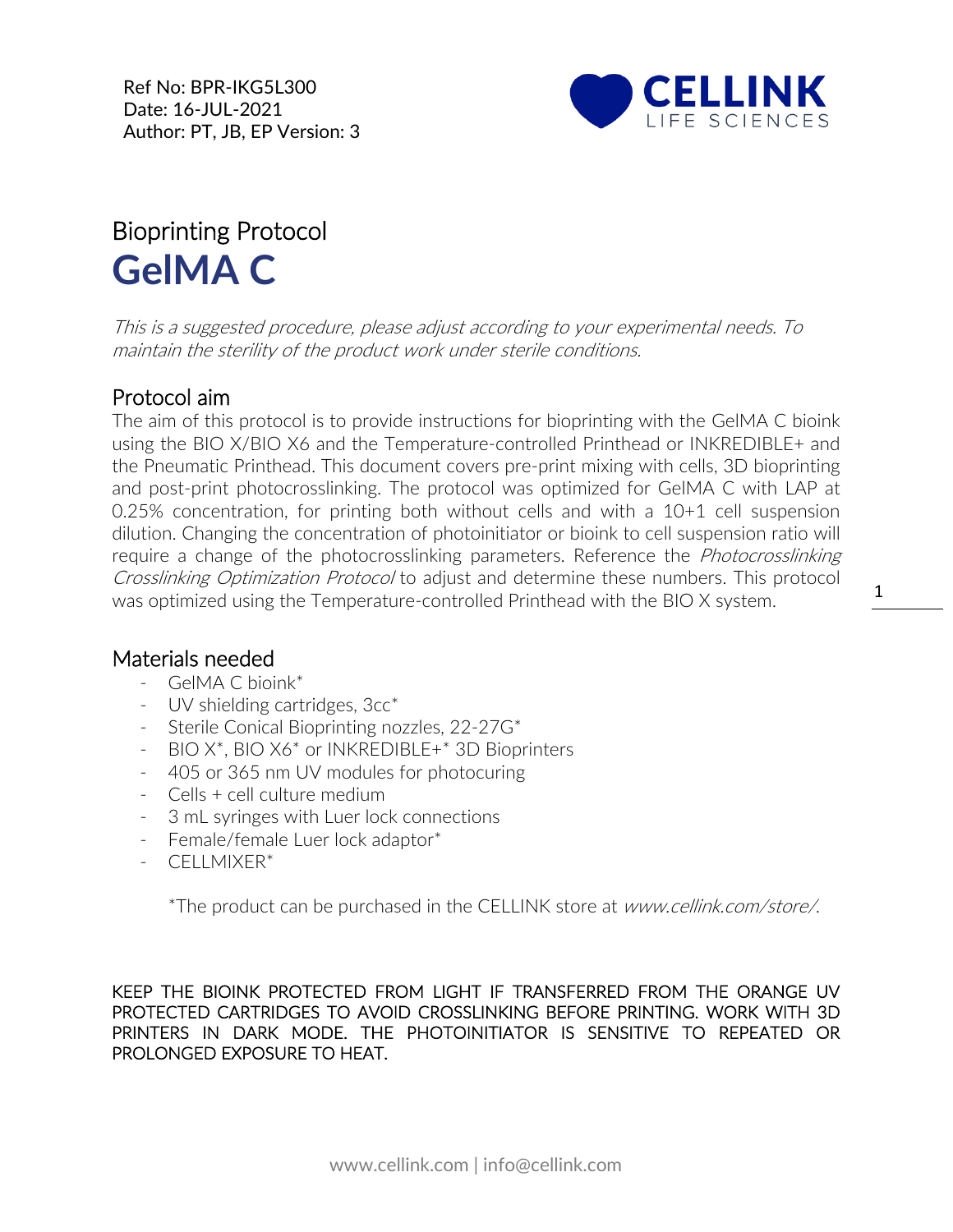## Protocol

This protocol works best with the BIO X or BIO X6 with the cooled print bed as well as the Temperature-controlled Printhead. While the bioink can be used with the INKREDIBLE+ system due to its ability to heat the bioink, secondary steps are necessary to cool the printed structure to pre-gel it prior to crosslinking. Clogging may still occur due to lack of temperature control at the nozzle. Therefore, it is not recommended to use the bioink with the INKREDIBLE system since the bioink will not perform as expected and resulting filament characteristics may be inconsistent. If using the INKREDIBLE+ system, preheat a printhead to 26°C to achieve a similar temperature maintenance as in the Temperature-controlled Printhead. After deposition, the Petri dish or well plate being printed on should be placed on ice or another cooled surface to thermally gel the construct after printing prior to photocrosslinking.

| <b>Step</b>    | <b>Title</b>                 | Material                                                                                                                                                     | Description                                                                                                                                                                                                                                                                                                                                                                                                                                                                                                                                                                                                                                                                                                                                                                                                                                                                                                                                                                                                                                                                                                                                                                                                  |
|----------------|------------------------------|--------------------------------------------------------------------------------------------------------------------------------------------------------------|--------------------------------------------------------------------------------------------------------------------------------------------------------------------------------------------------------------------------------------------------------------------------------------------------------------------------------------------------------------------------------------------------------------------------------------------------------------------------------------------------------------------------------------------------------------------------------------------------------------------------------------------------------------------------------------------------------------------------------------------------------------------------------------------------------------------------------------------------------------------------------------------------------------------------------------------------------------------------------------------------------------------------------------------------------------------------------------------------------------------------------------------------------------------------------------------------------------|
| $\mathbf 1$    | Prepare<br>bioink            | - GelMAC                                                                                                                                                     | Heat up GeIMA C in a cartridge for 10 min at 37°C.<br>The heating of the GeIMA C can be performed in<br>a printhead, water bath or incubator.                                                                                                                                                                                                                                                                                                                                                                                                                                                                                                                                                                                                                                                                                                                                                                                                                                                                                                                                                                                                                                                                |
| $\overline{2}$ | Mix<br>GeIMA C<br>with cells | - Cell<br>suspension<br>- CELLMIXER<br>- Female/female<br>Luer lock<br>adaptor<br>- 3 mL syringes<br>with Luer lock<br>connections<br>- Prewarmed<br>GelMA C | If not printing with cells move directly to step 3.<br>At this point, mix ten parts of the bioink with one part<br>of cell suspension, taking care not to introduce air<br>bubbles to the mixture. For detailed instructions see<br>the Mixing Cells Protocol GelMA Series.<br>Transfer the cell suspension to the 1 mL cell<br>syringe (PART 1) using a female/female Luer lock<br>adaptor.<br>Transfer GelMA C to the 12 mL syringe (PART 2)<br>using a female/female Luer lock adaptor.<br>Clip both syringes to the Dispensing unit (PART 3).<br>Connect the two syringes to the Mixing unit (PART)<br>4), then connect the Empty cartridge (PART 5) to<br>the Mixing units other side.<br>Apply gentle pressure onto the Dispensing unit to<br>mix the content of both syringes into the empty<br>cartridge.<br>Note: To avoid an air gap when mixing the bioink and<br>the cell suspension, carefully pre-fill the Luer lock<br>adaptor with GeIMA C before attaching the syringe<br>with the cell suspension.<br>If preparing for quantities $\leq$ 2 mL of GeIMA C, it is<br>recommended to connect two 3 mL Luer lock syringes<br>and mix back and forth between the syringes until<br>homogeneous. |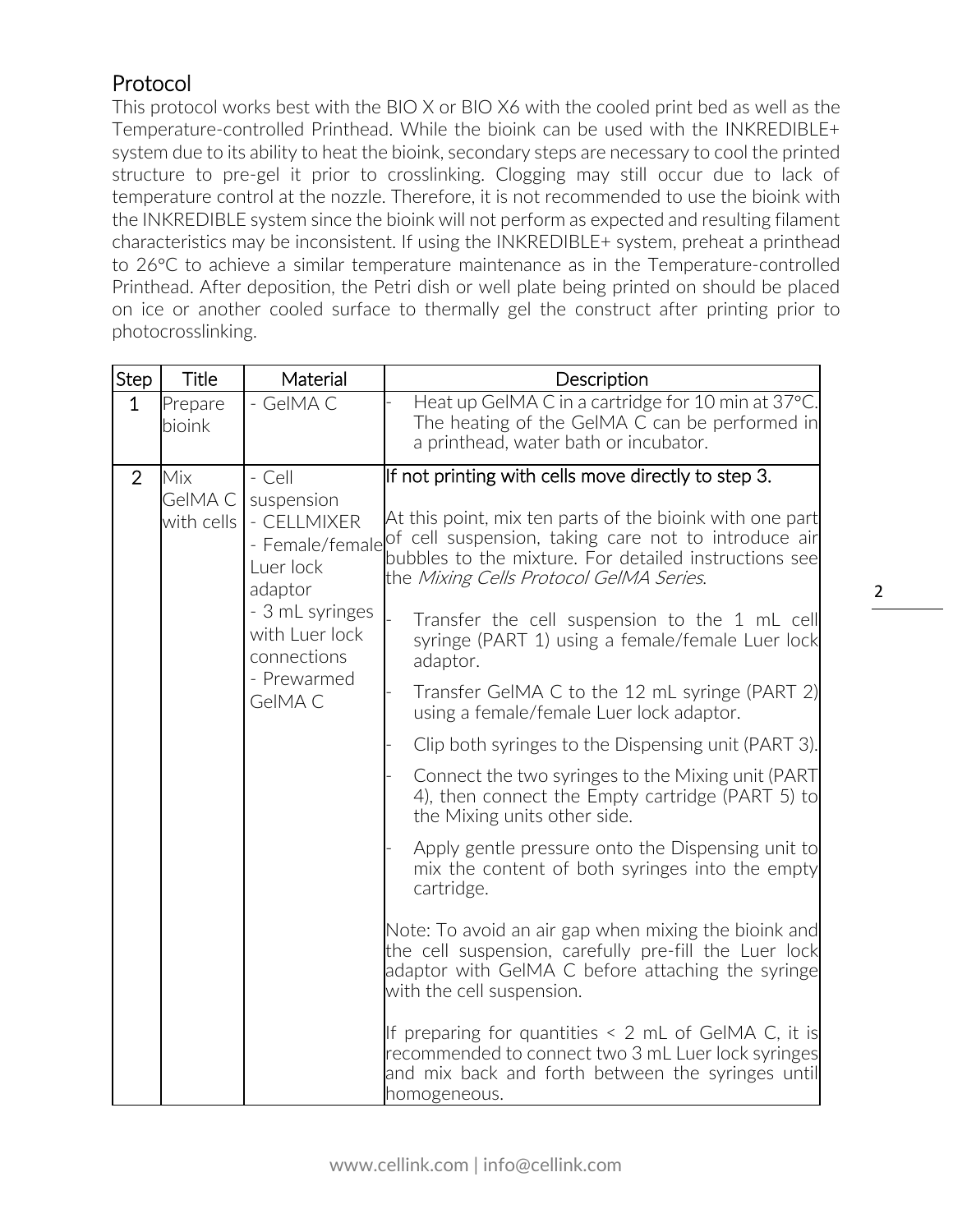| 3              | Cool and<br>load the<br>cartridge | - UV shielding<br>cartridges, 3cc<br>loaded with<br>GelMA C (and<br>cells)<br>- Sterile Conical<br><b>Bioprinting</b><br>nozzles, 22-27G | BIO X and Temperature-controlled Printhead:<br>Place the cartridge in the Temperature-controlled<br>Printhead pre-set to 23°C and allow the bioink to<br>equilibrate for 10 min. Pre-cool the print bed to $10^{\circ}$ C.<br><b>INKREDIBLE:</b>                                                                                                                                                                                                                                                                                                                                  |
|----------------|-----------------------------------|------------------------------------------------------------------------------------------------------------------------------------------|-----------------------------------------------------------------------------------------------------------------------------------------------------------------------------------------------------------------------------------------------------------------------------------------------------------------------------------------------------------------------------------------------------------------------------------------------------------------------------------------------------------------------------------------------------------------------------------|
|                |                                   |                                                                                                                                          | - Place cartridge on counter for 15 min to reach room<br>temperature (21-24°C). Pre-cool the Petri dish or well<br>plate by placing on ice.                                                                                                                                                                                                                                                                                                                                                                                                                                       |
| $\overline{4}$ | Printing                          | - Bioprinter<br>(BIO X, BIO X6<br><b>or</b><br>$INKREDIBLE+)$                                                                            | Bioprint structures with parameters according to<br>Table 1. If printability is not as desired, adjust the<br>pressure up/down by 1 kPa to extrude more/less<br>material. If too high pressure is required to extrude<br>filaments or the filaments look uneven, increase<br>the print temperature with $0.5$ -2 $^{\circ}$ C. If the filaments<br>float out even at low pressures, decrease the<br>temperature with 0.5-2°C.<br>Note: If waiting too long between extrusions the<br>bioink can dry in the nozzle causing it to clog. If this<br>occurs, replace with new nozzle. |

Table 1. Recommended minimal extrusion pressure\*  $(\pm 2 \text{ kPa})$  used for printing continuous filaments at 23°C diluted/undiluted bioink. 'Diluted' assumes a mixture of one part of PBS to ten parts of bioink, which is the simulation of bioink and cell suspension mixing conditions. For highly concentrated cell suspensions, the pressure needs to be increased towards the pressure used for undiluted bioink.

| Printing speed (mm/s) $\rightarrow$ |    |    |          |
|-------------------------------------|----|----|----------|
| Nozzle size (G)                     |    |    |          |
|                                     | つつ |    | 31<br>38 |
|                                     |    |    | 3.       |
|                                     |    | 30 | 13       |

\*Note this is only a recommended reference of starting pressures. The actual pressure needed will vary depending on the preparation procedures (amount of bioink and actual temperature of the bioink) as well as the fitting of the piston in the cartridge and the leveling of the print surface. This table was generated with printhead temperature at 23°C.

| Step | Title | Material                             | Description                                          |
|------|-------|--------------------------------------|------------------------------------------------------|
|      |       | 5 $\text{Crosslinking}$ - 405 or 365 | GeIMA C with LAP can be crosslinked using either     |
|      |       |                                      | nm UV modules the 405 or 365 nm photocuring module.  |
|      |       | for photocuring                      |                                                      |
|      |       |                                      | Photocuring: see Table 2 below<br>for                |
|      |       |                                      | recommended crosslinking times. Ensure that the      |
|      |       |                                      | bioprinted GeIMA C construct is thermally gelled     |
|      |       |                                      | after printing by cooling the print bed. If you want |